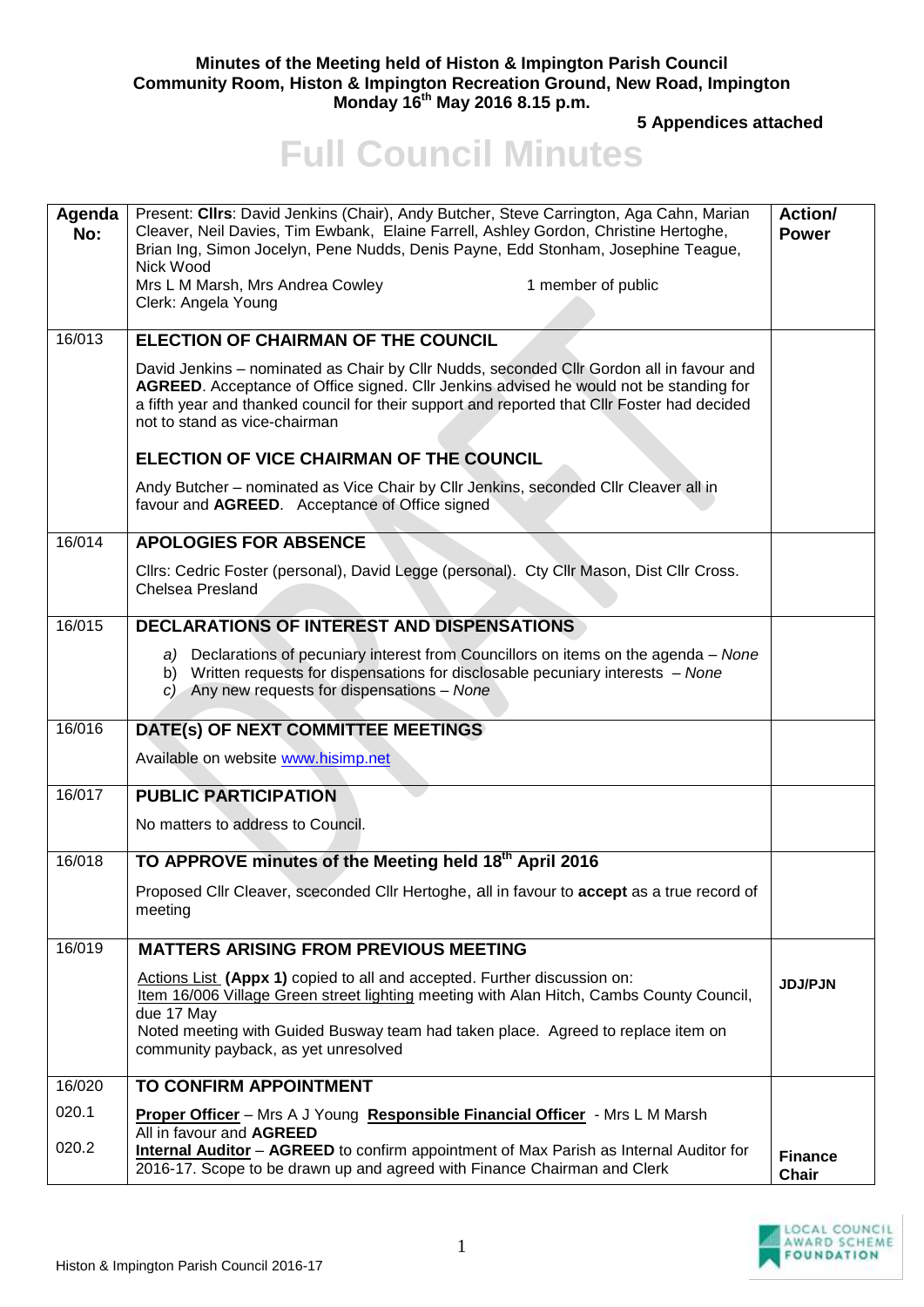| 16/021 | TO APPOINT MEMBERS to serve on the under mentioned Committees:                                                           |                                          |  |  |  |
|--------|--------------------------------------------------------------------------------------------------------------------------|------------------------------------------|--|--|--|
|        |                                                                                                                          |                                          |  |  |  |
| 021.1  | Committees:                                                                                                              |                                          |  |  |  |
|        | Environment Committee: A Cahn, C J Foster, C M Hertoghe, A Gordon, P J Nudds, N<br>Wood + 2 ex officio members           |                                          |  |  |  |
|        | Highways Committee: E Farrell, C J Foster, S Jocelyn, D N Legge, P J Nudds, E W                                          |                                          |  |  |  |
|        | Stonham + 2 ex officio members                                                                                           |                                          |  |  |  |
|        | Planning Committee: A Cahn; M C Cleaver; C Hertoghe; B S Ing; S Jocelyn, D N Legge;                                      |                                          |  |  |  |
|        | D W Payne; J P Teague, N Wood + 2 ex officio members                                                                     |                                          |  |  |  |
|        | Finance, Legal & Admin Committee: N S Davies, A Gordon, B S Ing, D W Payne, E W<br>Stonham + 2 ex officio members        |                                          |  |  |  |
|        | <b>Employment Committee:</b> M C Cleaver, E Farrell, B S Ing, N S Davies + 2 ex officio                                  |                                          |  |  |  |
|        | members                                                                                                                  |                                          |  |  |  |
|        | Recreation Committee: S Carrington, M C Cleaver; N S Davies, B S Ing, E W Stonham +                                      |                                          |  |  |  |
|        | 2 ex officio members, + plus 4 user representatives                                                                      |                                          |  |  |  |
|        | Proposed Cllr Jenkins, all in favour and AGREED Committee membership as nominated. .                                     |                                          |  |  |  |
| 021.2  |                                                                                                                          |                                          |  |  |  |
|        | Officers:                                                                                                                |                                          |  |  |  |
|        | Tree Wardens - Cllr P J Nudds<br>Allotment - Cllr P J Nudds                                                              |                                          |  |  |  |
|        | <b>Footpaths</b> – Environment Committee to fill role                                                                    |                                          |  |  |  |
|        | County Council Walkabout Co-Ordinator - Cllr C J Foster                                                                  |                                          |  |  |  |
|        | Playground Inspector - Recreation Committee to fill role if felt needed                                                  |                                          |  |  |  |
|        | Youth Liaison - Dr Hooda Abdullah                                                                                        |                                          |  |  |  |
|        | Proposed Cllr Jenkins, all in favour and AGREED                                                                          |                                          |  |  |  |
| 021.3  | <b>Working Parties:</b>                                                                                                  |                                          |  |  |  |
|        | A14: Agreed to disband                                                                                                   |                                          |  |  |  |
|        | Public Art: P J Nudds, A Cahn, C J Foster, T Ewbank, J P Teague (+ A L Butcher and C                                     |                                          |  |  |  |
|        | Hertoghe for glazed pavilion only) + residents if co-opted                                                               |                                          |  |  |  |
|        | <b>Community Park Project:</b> N S Davies, B S Ing, T Ewbank, E Stonham + 2 ex officio and<br>residents if co-opted.     |                                          |  |  |  |
|        | Sustainability: J D Jenkins, A Cahn + residents if co-opted                                                              |                                          |  |  |  |
|        | King's Meadows: D W Payne, A Cahn, A Young + residents if co-opted                                                       |                                          |  |  |  |
|        |                                                                                                                          |                                          |  |  |  |
|        | <b>Task &amp; Finish Groups:</b><br>Neighbourhood Steering Group: N S Davies, B S Ing, J D Jenkins                       |                                          |  |  |  |
|        | Neighbourhood Core Group: J D Jenkins, D W Payne, N Wood, A L Butcher + residents                                        |                                          |  |  |  |
|        | Drainage: Next agenda for proposed approach to subject                                                                   |                                          |  |  |  |
|        | Darwin Green: Agreed to disband                                                                                          |                                          |  |  |  |
|        | Newsletter Team: D W Payne, T Ewbank, B S Ing, J P Teague, A Young<br>Homefield Park Fence: P J Nudds; A J Young (Clerk) |                                          |  |  |  |
|        | Youth: A Butcher, N Wood, A Young + residents if co-opted                                                                |                                          |  |  |  |
|        |                                                                                                                          |                                          |  |  |  |
|        | Proposed Cllr Jenkins,, all in favour and membership AGREED                                                              |                                          |  |  |  |
| 16/022 | TO APPOINT 2 year representations on/work with external bodies                                                           |                                          |  |  |  |
|        |                                                                                                                          |                                          |  |  |  |
|        | <b>Trustees to Poorsland Charity</b>                                                                                     | Clirs M C Cleaver and B S Ing and Mr I M |  |  |  |
|        |                                                                                                                          | Parish                                   |  |  |  |
|        | Health & Safety Advisor                                                                                                  | G Payne                                  |  |  |  |
|        | Health & Safety Officer                                                                                                  | VACANT-<br>Clerk takes responsibility    |  |  |  |
|        | Police Panel Representative                                                                                              | <b>Cllr E Farrell</b>                    |  |  |  |
|        | <b>IVC Liaison</b>                                                                                                       | Cllr E W Stonham                         |  |  |  |
|        | Rep to Village Warden Link Group                                                                                         | Cllrs D W Payne, M C Cleaver             |  |  |  |
|        | Rep to HICOM                                                                                                             | Cllr B S Ing                             |  |  |  |
|        | <b>CAPALC Representative</b><br>Waste Management                                                                         | Cllr D W Payne<br>Cllr B S Ing           |  |  |  |
|        | Webmaster/Newsletter Editor                                                                                              | Cllr D W Payne                           |  |  |  |
|        | Proposed Cllr Jenkins,, all in favour and AGREED to appoint                                                              |                                          |  |  |  |

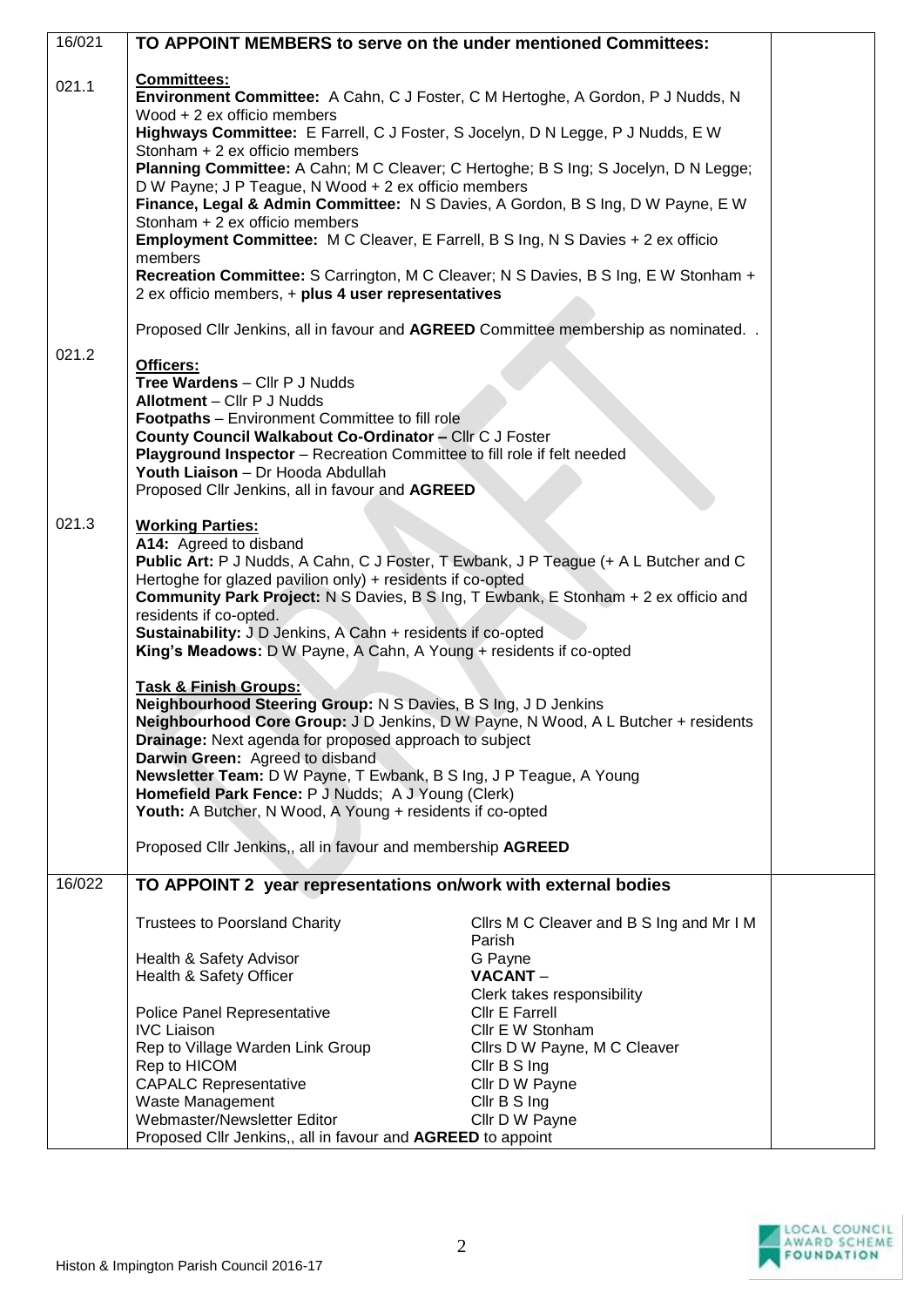| 16/023 | <b>TO RECEIVE REPORTS</b>                                                                                                                                                    |                          |
|--------|------------------------------------------------------------------------------------------------------------------------------------------------------------------------------|--------------------------|
| 023.1  | Annual Report from Histon & Impington Parish Council (Appx 2) provided to all. To be                                                                                         |                          |
| 023.2  | made available at Parish Office, Library, shops and on website<br>Annual and/or monthly reports from County Councillors                                                      |                          |
|        | County Council written annual and monthly reports provided to all and accepted. No                                                                                           |                          |
|        | questions                                                                                                                                                                    |                          |
|        | <b>District Council</b> no reports received. Council congratulated Neil Davies on his re-election.<br>It was noted the Leader of the District Council had stood down         |                          |
| 023.3  | Clerk's Report (Pg 1 & 2) (Appendix 3) accepted. Additional discussion:                                                                                                      | July agenda              |
|        | Review of Policies July agenda would include paper on General Power of Competence<br>Clerk would investigate training opportunities for Councillors                          |                          |
| 023.4  | Chairman's Report (Appx 4) accepted. Additional discussion:                                                                                                                  |                          |
|        | Recent informal meetings - Neighbourhood Plan and Community Park Project. Chair<br>commented on good attendance and support at both events. He urged members to give         |                          |
|        | members of these groups encouragement to get on with their projects                                                                                                          |                          |
|        | Primary school consultation event 19 May - noted not site specific<br>Neighbourhood Plan - members confirmed support to recruit an engagement co-ordinator/                  |                          |
|        | manager through HIPeople. Cllr Jenkins would come back to Council if any spend                                                                                               | <b>Extra</b><br>Ordinary |
|        | required. Members confirmed indicative support for appointment of appropriate<br>consultation partner, in line with previous authorisation and subject to a maximum spend of | <b>Meeting</b>           |
|        | £15,000. Ratification required at next opportunity                                                                                                                           |                          |
|        | Surface Water Management - noted item for next agenda                                                                                                                        | June agenda              |
| 023.5  | Any other Committee Chair reports/items for decision                                                                                                                         |                          |
|        | <b>Employment Committee</b> – next meeting due 27 May                                                                                                                        |                          |
|        | Under standing order 1c) and due to the confidential nature of the business to be                                                                                            |                          |
|        | transacted, the public were excluded from this item. The item was taken at the end of the<br>meeting, Cllr Payne had left the meeting:                                       |                          |
|        | MOTION: "To agree to offer apprenticeship position from July 2016 for 15 months to                                                                                           |                          |
|        | applicant identified by Recreation staff, at a consolidated rate, commensurate with<br>local apprenticeship rates. Budget impact on salary estimated to be £1,000. Note      |                          |
|        | due to age employer contribution of £500 also required" Prop Cllr Ing                                                                                                        |                          |
|        | CIIr Ing outlined progress made by Recreation staff in identifying suitable apprentice to start                                                                              |                          |
|        | July 2016. Candidate was in older age bracket. Prop Cllr Ing, sec Cr Butcher all in favour                                                                                   |                          |
|        | and AGREED to offer suitable contract. It was noted the expected Apprenticeship grant of<br>£1,500 does not apply to this age group                                          |                          |
|        | Environment Committee - next meeting due 31 May                                                                                                                              |                          |
|        | Recreation Committee - next meeting due 6 June                                                                                                                               |                          |
| 023.6  | Any other Working Group / Task & Finish Group Reports                                                                                                                        |                          |
|        | Public Art Working Party - meeting held 5 May 2016                                                                                                                           |                          |
|        | Community Park Project Working Party - informal briefing held 9 May 2016                                                                                                     |                          |
|        | Youth Task & Finish - meeting due 12 May 2016                                                                                                                                |                          |
|        | King's Meadow Working Party - meeting due 26 May 2016                                                                                                                        |                          |
|        | Notes of all meetings available on request                                                                                                                                   |                          |
| 16/024 | TO ACCEPT COMMITTEE REPORTS note actions and agree                                                                                                                           |                          |
| 24.1   | Highways Committee draft minutes 21 April provided to all and accepted, next meeting due                                                                                     |                          |
|        | 2 June                                                                                                                                                                       |                          |
|        | To agree process to enable resident funded street light columns. County Council had                                                                                          |                          |
|        | decided any funding to come through the Parish Council as collecting agency, without<br>reference or consultation                                                            |                          |
|        | Members reviewed discussion at Highways on impracticalities and inefficiencies of Parish                                                                                     |                          |